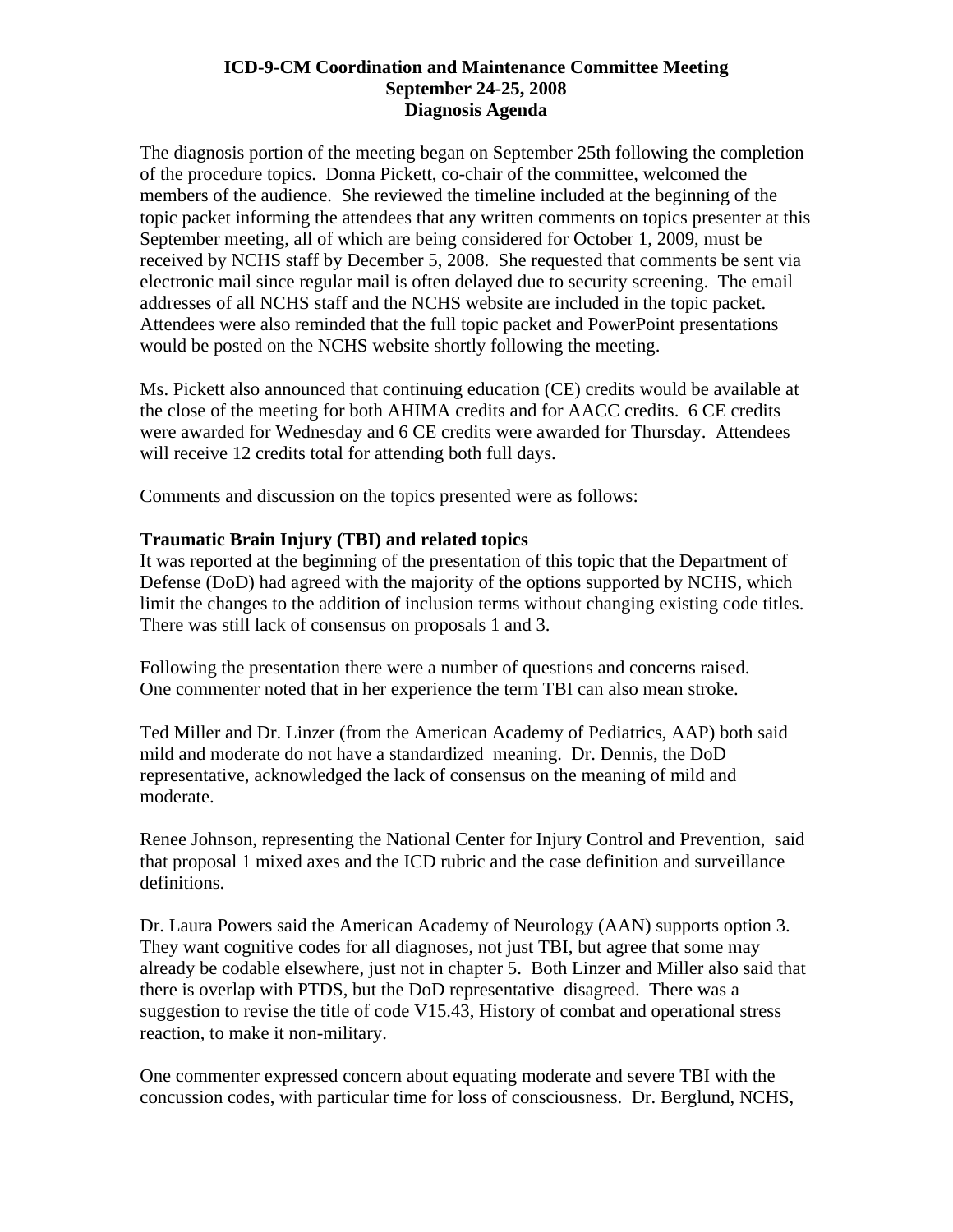expressed his concern that TBI (NOS) would now be coded to 854 (where "brain injury" is an inclusion), and that it could be more appropriate to keep it there than move it to 850, particularly for moderate and severe TBI (although it may be OK for mild TBI). Moving it could affect data trends. If it were thought beneficial, we could consider title changes or new codes at the 854 category.

One commenter suggested that the excludes notes at 780.0 in proposal 6 be revised.

# **External cause status**

There was a comment that this proposal was much improved since the version originally presented at the March C&M meeting. An issue was raised regarding which external cause status code would apply for children or multiple family members working together, such as on a farm, where the income is not individually received but is for the entire family or group. It was recommended that an inclusion term for this type of situation should be included under code E000.0, Civilian activity done for income or pay.

The definition of work was discussed. The term work can be interpreted more than one way, so the proposal specifically designates activity done for income or pay, not work.

Dr. Linzer, the representative in the audience from the American Academy of Pediatrics (AAP), stated that the AAP had hoped to discuss the proposal at greater length with the DoD prior to the meeting and still wishes to discuss it further during the comment period. He also asked that the status of the use of protective gear in relation to an injury be considered for a future proposal. He noted that information on seat belts and car seats would be of great value, and with the level of detail in this proposal, that would be even more important than what was presented.

# **Activity codes**

The activity codes which were originally presented at the March 2008 C&M meeting were brought back to provide time for additional review and comment. The audience was informed that the DoD is conducting a pilot test of the codes, and the results will be known by the end of the year. It was also reported that all comments received thus far have been reviewed, but very few changes were made to the original proposal.

There was a comment that a default is needed for certain activity codes, such as running, when there are codes for more than one version of the activity. It was agreed that this would be provided.

It was asked whether the activity codes apply to all injuries including assaults and selfharm, not just unintentional injuries. The answer is yes, and this will be noted in the guidelines.

A member of the audience asked if the structure of the activity codes matched other E codes. The audience was told that they do match.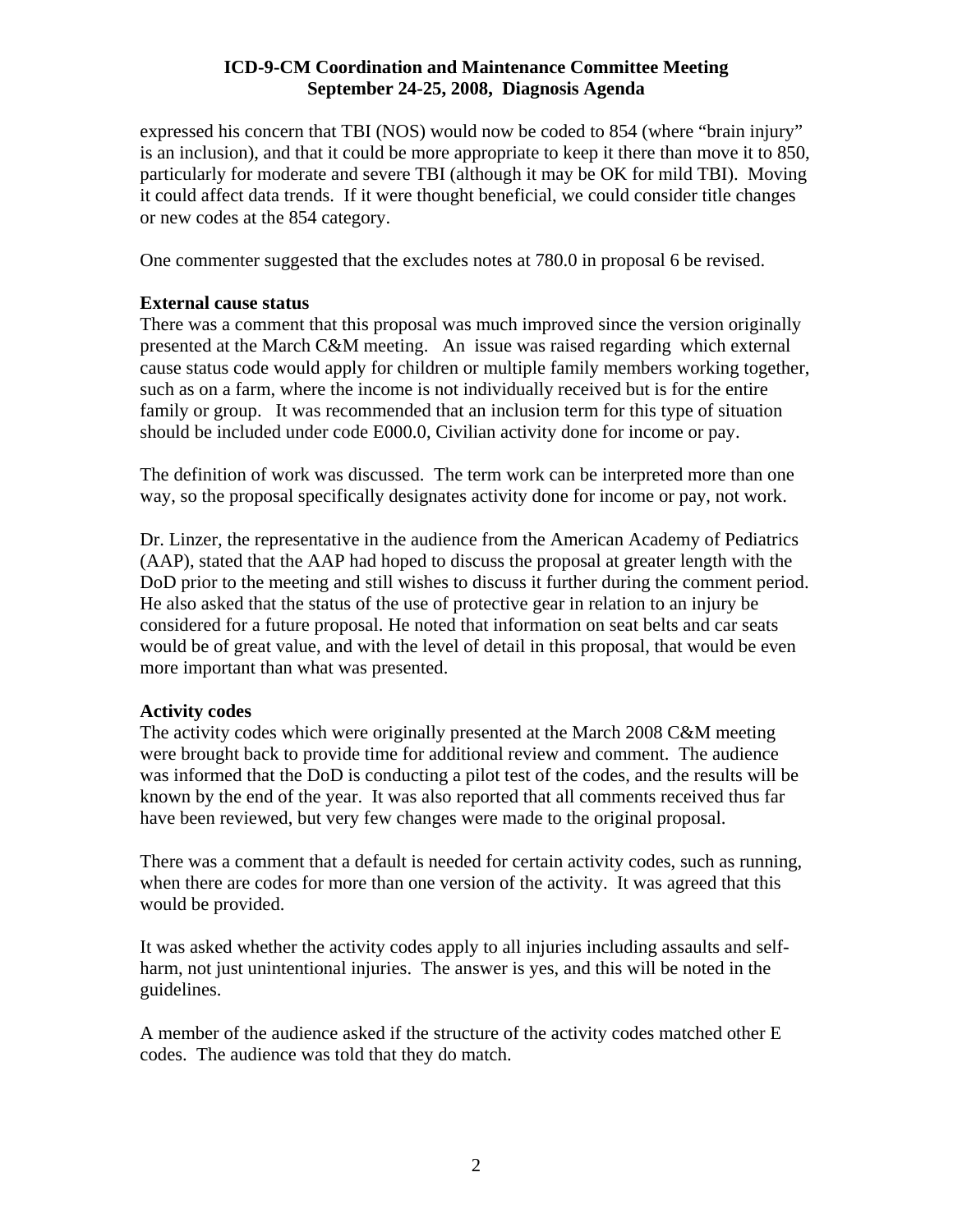It was asked that fishing be added to the activity list if it is not already included. This will be reviewed.

Additional activity codes for jobs such as mining and tunneling were requested by an attendee. It was explained that the activity codes are independent of occupation codes, that an activity can be a component of many occupations. Activity codes for underground activities will be reviewed.

### **External cause codes for military operations**

There were no comments on this proposal.

## **Embedded fragments status**

The representative in the audience from the American Academy of Pediatrics (AAP) commented that this proposal would be beneficial. He asked that the term retained foreign body be added as an inclusion under the proposed category.

It was asked if this category would include such things as sponges and other materials inadvertently left in a patient following surgery. It was noted that this was not the intent. This will be reviewed. It may be necessary to have an exclusion between the relevant medical misadventure code and the proposed code, to clarify the intended use.

## **Venous thrombosis and embolism (VTE)-**

The representative in the audience from the Agency for Healthcare Research and Quality (AHRQ) stated that AHRQ strongly supports option 1, creating codes for acute and chronic VTE, as well as distinguishing between chronic and resolved clots.

It was asked if codes for acute on chronic VTE are necessary and if it would be appropriate to use both a personal history code with a current VTE code. These questions will be considered. It was asked whether the default would be acute or chronic. It would be acute.

A member of the audience requested status codes for certain venous filters to accompany the chronic VTE codes. This will be considered for a future meeting. Another commented whether a V-code would be needed for the presence of "tulip" filters.

### **Epilepsy versus seizure**

Dr. Barkley gave his presentation via telephone. He explained that seizures immediately following injuries, including those occurring within a 2 week timeframe, should be coded as non-epileptic seizures. Seizures that occur later than 2 weeks after head injury are considered epileptic. He also provided definitions for repetitive and recurrent seizures and requested a new code for psychogenic seizures. He requested that the term "breakthrough seizure" be indexed to code 345.1.

The representative in the audience from the American Academy of Pediatrics (AAP) stated that codes for seizures due to diabetes mellitus would be useful. Dr. Barkley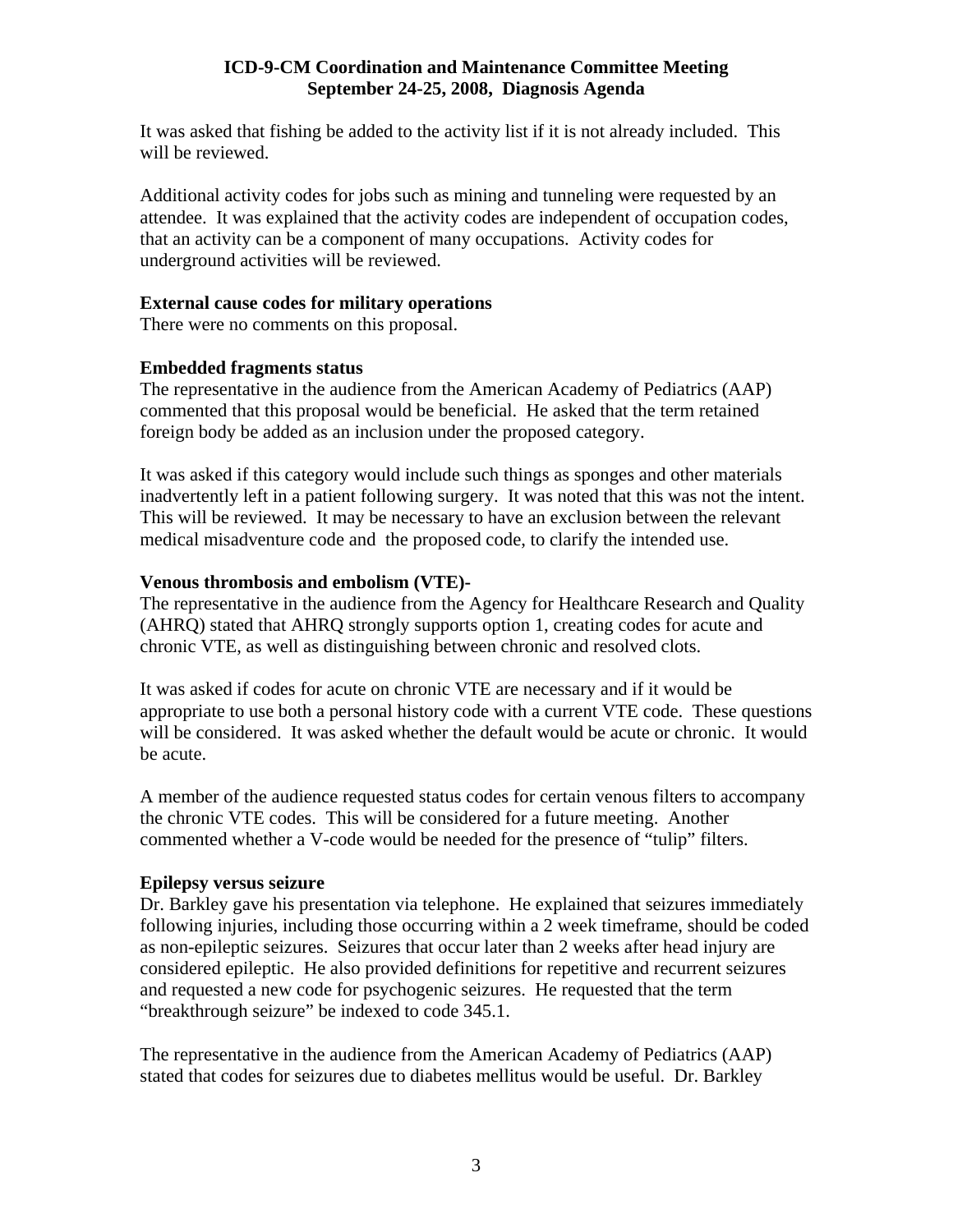agreed. This will be considered for a future proposal. The AAP representative did approve of the inclusion of terms to define intractability.

The representative in the audience from the American Psychiatric Association (APA) stated that the APA would prefer that no decision be made on how to code psychogenic seizures until the APA and the epilepsy community have further discussion.

### **Insomnia, initiating versus maintaining sleep**

The representative in the audience from the American Academy of Neurology (AAN) stated that both the AAN and the American Academy of Sleep Medicine oppose this proposal. Both organizations feel that it is premature due to a lack of clinical evidence to support a distinction between insomnia related to initiating and maintaining sleep. Another member of the audience asked if the two conditions are treated differently, and stated that if so, unique codes should be provided. The presenter, Dr. Ojile, responded that they are frequently treated differently. He also stated that the FDA is requiring different documentation to enable differentiating these in evaluating treatments.

Concern was expressed about the default for organic insomnia moving here from category 780, and whether that was intended. The response was yes, that was the intent.

# **Endometrial intraepithelial hyperplasia [EIN]**

There was general support for this proposal. The only audience question was if a hysterectomy is done when EIN is present, and endometrial cancer is found, would the malignancy supercede the EIN? The response was yes, in that case, only the cancer code would be necessary.

# **Dysphonia**

There were no comments on this proposal.

### **Fluency problems**

There were objections from two members of the audience to this proposal. One comment was that we ought to be careful moving NOS codes to another chapter. A question was also raised about cases with stuttering when speaking but not when singing, with the response that such would be usual and expected, as stuttering does not generally affect singing.

The representative for the American Psychiatric Association (APA) expressed concerns about the proposal to creating new stuttering codes. He commented that stuttering has always been classified to a single code in the ICD-9-CM. He noted that similarities between stuttering and the tic disorders is strong. He stated that moving stuttering to nonspecific head and neck disorders was concerning, because it does not involve the larynx. It is the CNS, and strongly genetic. The APA representative acknowledged the stigma attached to mental health disorders, but stated moving stuttering out of chapter 5 would support the stigma rather than challenge it. He stated that similarities warrant keeping it with the mental disorders. In response, the presenter noted that category 784 does include at least one other CNS disorder. She stated that the facts are not clear on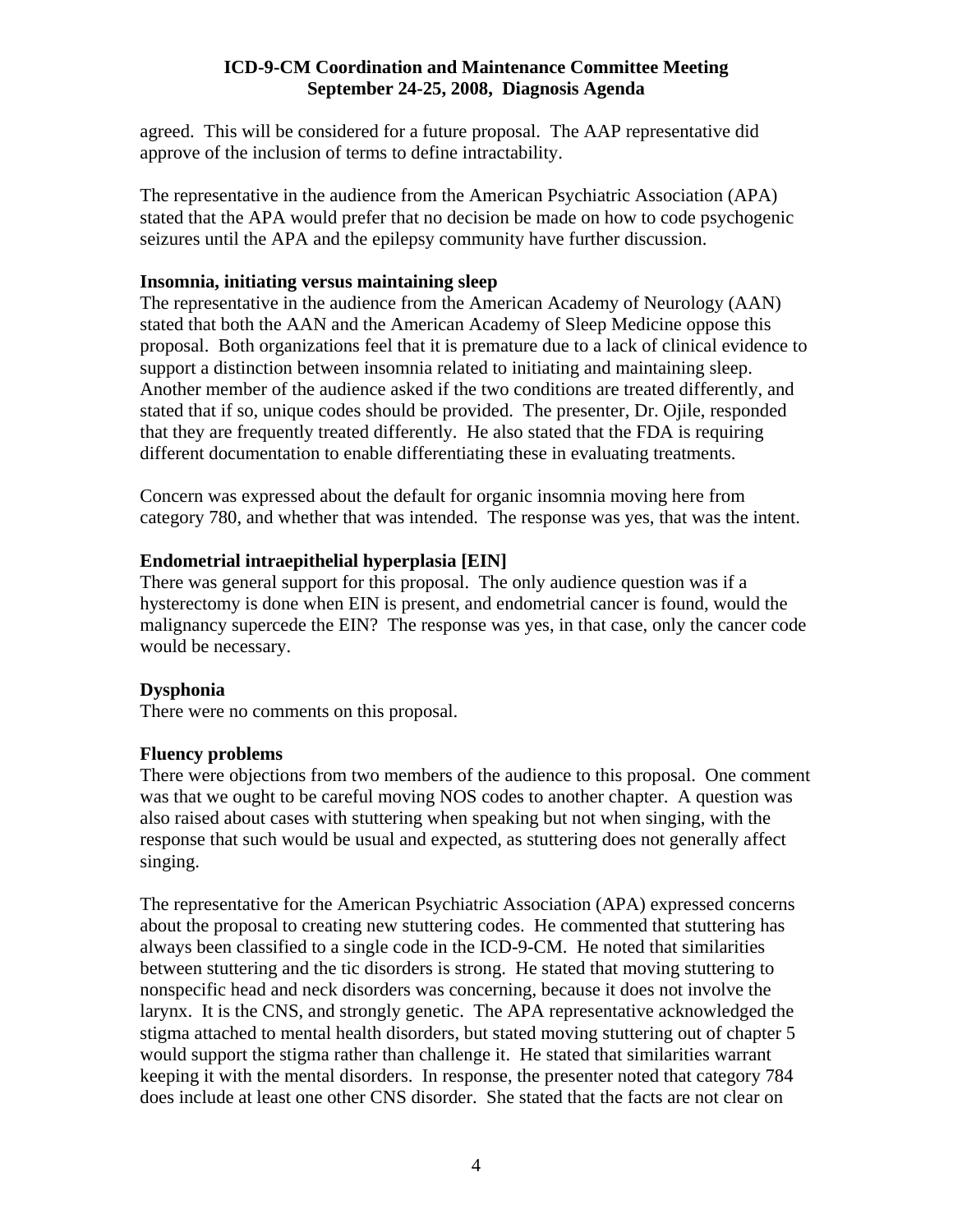whether there is a link between stuttering and the tic disorders, and stated that she still believes that stuttering does not belong where it now is in ICD-9-CM.

The representative in the audience from the American Academy of Pediatrics (AAP) supported the proposal, describing it as an elegant solution.

### **Wrong site, wrong surgery, wrong patient**

There was a question that since CMS currently does not collect E code data whether it would collect these codes. A CMS staff member in the audience said that CMS will collect these E codes. There was also the question whether these codes are intended for a current encounter or for future encounters. The CMS staff member said they are intended for the current encounter.

A question was raised on what codes would apply if a mother was given the wrong baby to breast feed. It was stated that would be outside of the scope of ICD for coding.

Some members of the audience expressed concern that too many E codes could be required, and there is insufficient room on both hospital and physician bills to accommodate them. Ms. Pickett, who was presenting the topic, explained that the 5010 has been revised and will be able to accommodate three E codes and that more could overflow to other fields used for the diagnosis portion of the bill. There were comments that some hospitals can capture more than 9 diagnoses, but have to choose which of these to report. Providers may need more leeway in reporting, and may need prioritization of E code reporting.

### **Tumor lysis syndrome**

The representative in the audience from the American Academy of Pediatrics (AAP) stated that he was happy to see this code. He explained that tumor lysis syndrome is common in children with leukemia and it is a very severe complication. He stated that it often occurs with first presentation of disease, when a high white count is present, and there has been difficulty tracking it in the past. He stated that this appears to be a good placement for it. The audience was told that the proposed new code is equivalent to its placement in the ICD-10.

There was some discussion on previous advice in Coding Clinic that tumor lysis syndrome should be coded to acute renal failure, with a statement of concern about moving something that has been in one place for years. It was explained that acute renal failure is just one of the possible manifestations of this syndrome, and the advice in Coding Clinic was based on a particular case, and no unique code is currently available. It may be reasonable to consider a note at 584.8, Acute renal failure, With other specified pathological lesion in kidney, to code first tumor lysis syndrome if present.

### **Fertility preservation prior to antineoplastic therapy**

There were no comments on this proposal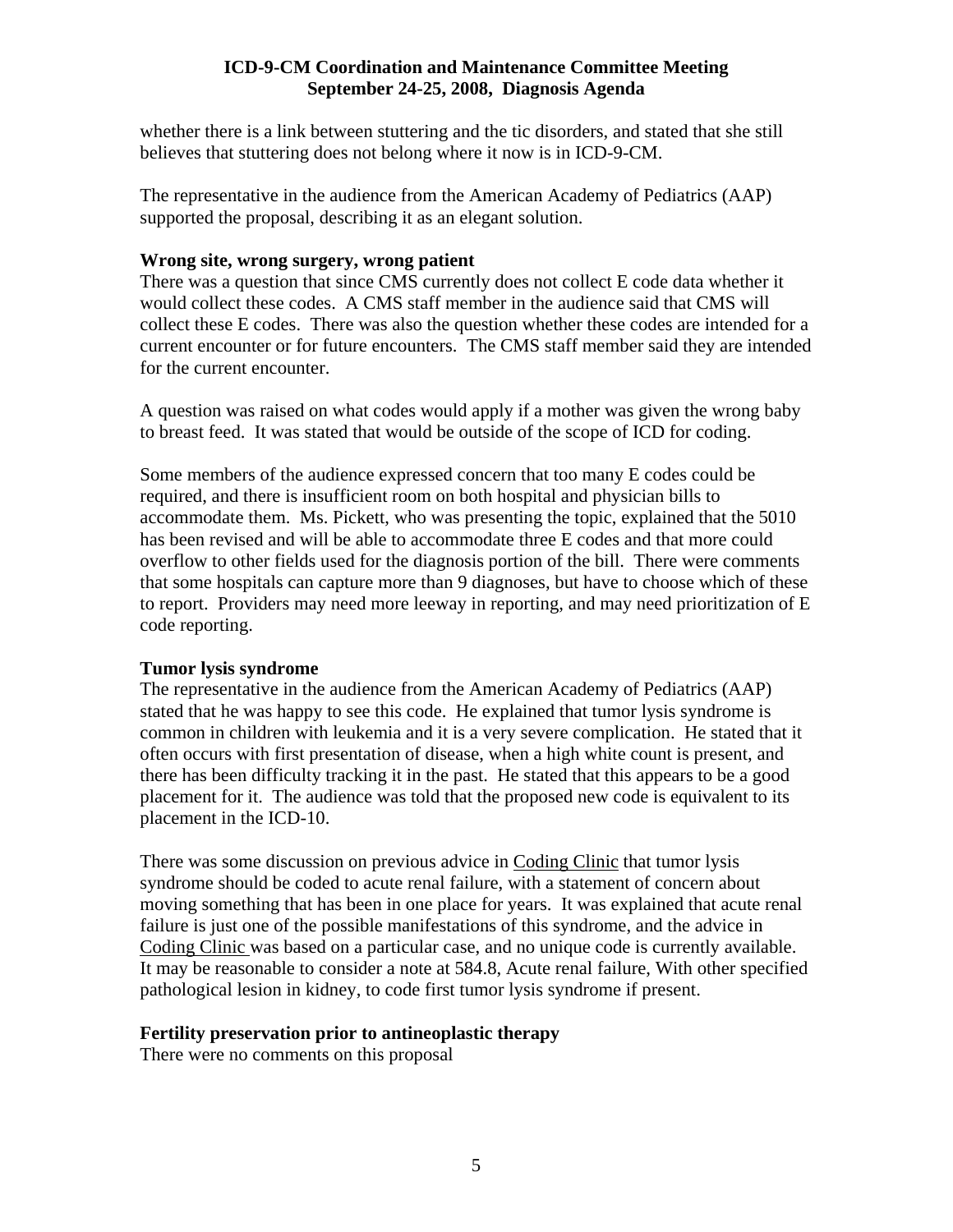## **Fitting/adjustment of gastric lap band**

There was audience support for this proposal. There was agreement that the subcategory title should be revised to better reflect the codes under it.

## **Failed sedation**

The representative in the audience from the American Academy of Pediatrics (AAP) had concerns about this proposal. He commented that the term conscious sedation is used less now. He commented that there can be various levels of sedation, including mild, moderate, deep, and general. Health care providers do not generally use the term, "failed anesthesia" or "history of failed anesthesia." Without identifying the level of anesthesia, he stated that it did not seem this would provide much benefit to most practitioners.

## **Transfusion reaction**

Following the presentation of the proposal as presented in the topic packet another option was proposed. Rather than creating a new code, the minor antigen reaction terms can be re-indexed to existing code 999.89, Other transfusion reaction. They are currently indexed to code 999.6, ABO incompatibility reaction. The goal of the proposal is to limit code 999.6 to only ABO incompatibility reaction. The Agency for Healthcare Research and Quality (AHRQ), the organization that submitted the proposal, reviewed this second option just prior to the meeting and agreed that either option would accomplish their goal.

There were no audience comments on the proposal

# **Hypoxic-ischemic encephalopathy (HIE)**

The representative in the audience from the American Academy of Pediatrics (AAP) commented that the terms mild, moderate and severe in regards to HIE are clinically and radiographically defined and distinguishable. There were no other comments.

### **Antineoplastic chemotherapy induced anemia**

There was general audience support for this proposal though there was one comment that it may be difficult to get providers to document this as stated, just as it is difficult to get providers to document common conditions like blood loss anemia. Another commenter stated that they saw this in documentation. There was a request to exclude this proposed code from code 285.22, Anemia in neoplastic disease. There was also a question about coding for immunotherapy induced anemia; this will be reviewed. The representative from the American Academy of Pediatrics (AAP) expressed support for this proposal.

### **Family circumstances**

There was general support for this proposal. The representative from the American Academy of Pediatrics (AAP) expressed support for this proposal. Some concern was expressed that the inclusion term proposed at V61.20, Concern about behavior of child, could cover every parent; the code title is Counseling for parent-child problem, unspecified, which more clearly shows this to be used for cases involving counseling.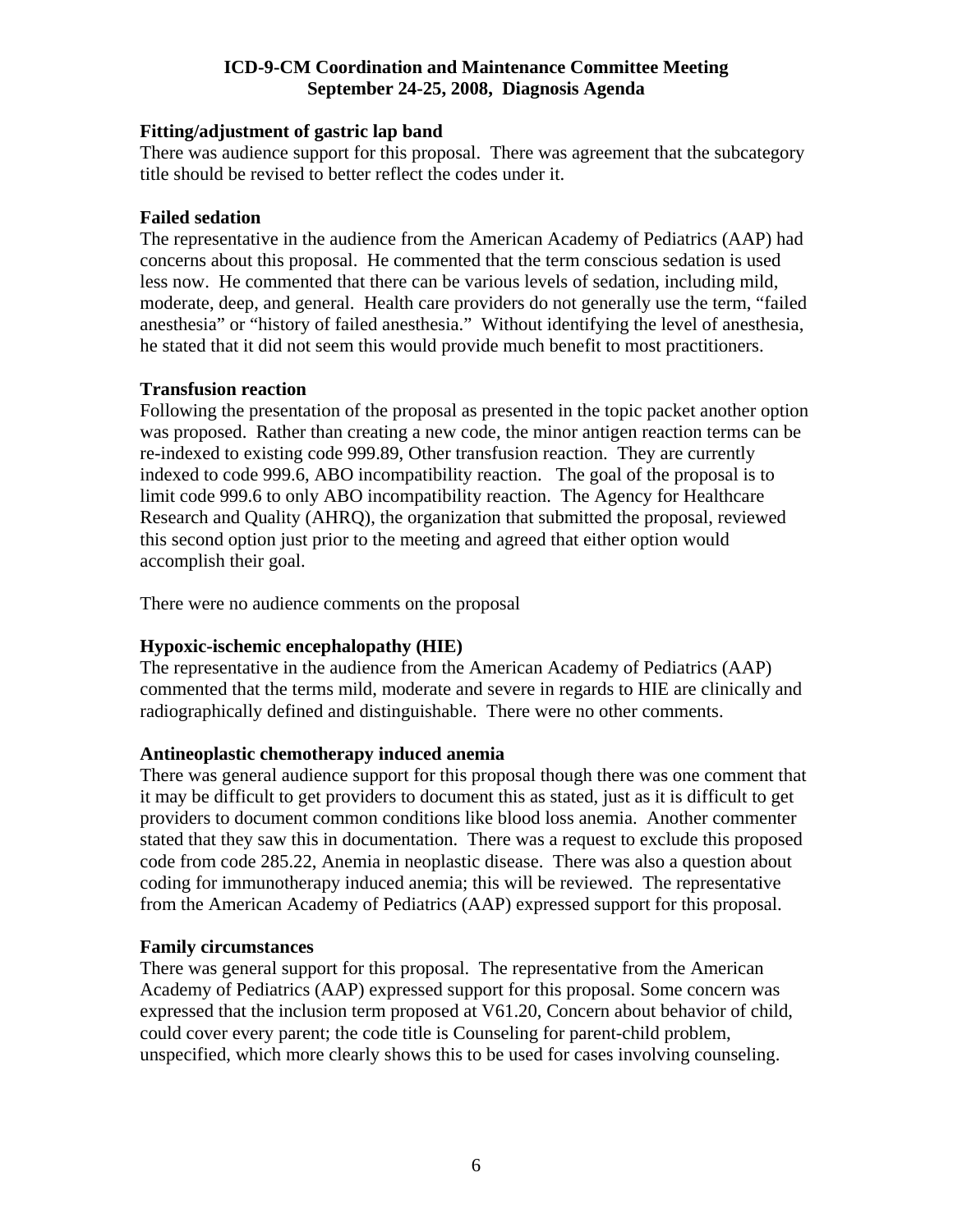### **Personal history of immunosuppression, estrogen, and steroid therapy**

The representative in the audience from the American Academy of Pediatrics (AAP) expressed support for this proposal. He noted that the risk of systemic vs. inhaled steroids is very different. He asked that consideration be given to creating codes to distinguish personal history of systemic steroid use and inhaled steroid use.

# **Apparent Life Threatening Event (ALTE) in an Infant**

Though there was general support for a new code for this condition, there was discussion on how to use the code in relationship to the manifestations and when a confirmed diagnosis is determined for the symptoms. A member of the audience felt it would be better as a secondary diagnosis. The presenter, representing the American Academy of Pediatrics (AAP), prefers that it be the principal or first listed diagnosis on a record with additional codes assigned for the accompanying signs and symptoms. It might not be necessary to assign the code when a confirmed diagnosis is made, although it might still be of use for tracking.

It was stated that it can be considered to add notes, to code first the underlying cause, if known, and to use additional code for associated manifestations.

## **Newborn Post-discharge Health Check, re-presentation**

The representative in the audience from the American Academy of Pediatrics (AAP) explained that the AAP has requested a further change to the proposal. The AAP would prefer that new codes for newborn health check be created under a new subcategory V20.3, and that the subcategory be titled "Newborn health supervision." The code titles and inclusion term would be the same as shown for the proposed codes V20.21 and V20.22

The audience supported this proposal, but the question was asked whether all newborns would be included under the new subcategory, or if some newborns should still be assigned to code V20.2. The AAP wants all newborns to be assigned the code from the new subcategory and to be excluded from code V20.2. There was also a question about coding for routine health check for teens or adolescents, and it was stated that they would be coded to V20.2.

### **Torus fracture**

There were no comments on this proposal.

### **Pouchitis**

The audience liked this proposal. One commenter noted that this often requires outpatient follow up. It was asked that "inflammation of pouch" be indexed to this new code.

### **Gout**

There was general support for this proposal. There were two questions from the audience. The first was whether new codes for hyperuricemia are needed that specify the range, and whether such a code should be assigned with a code for gout. Dr. Croft, the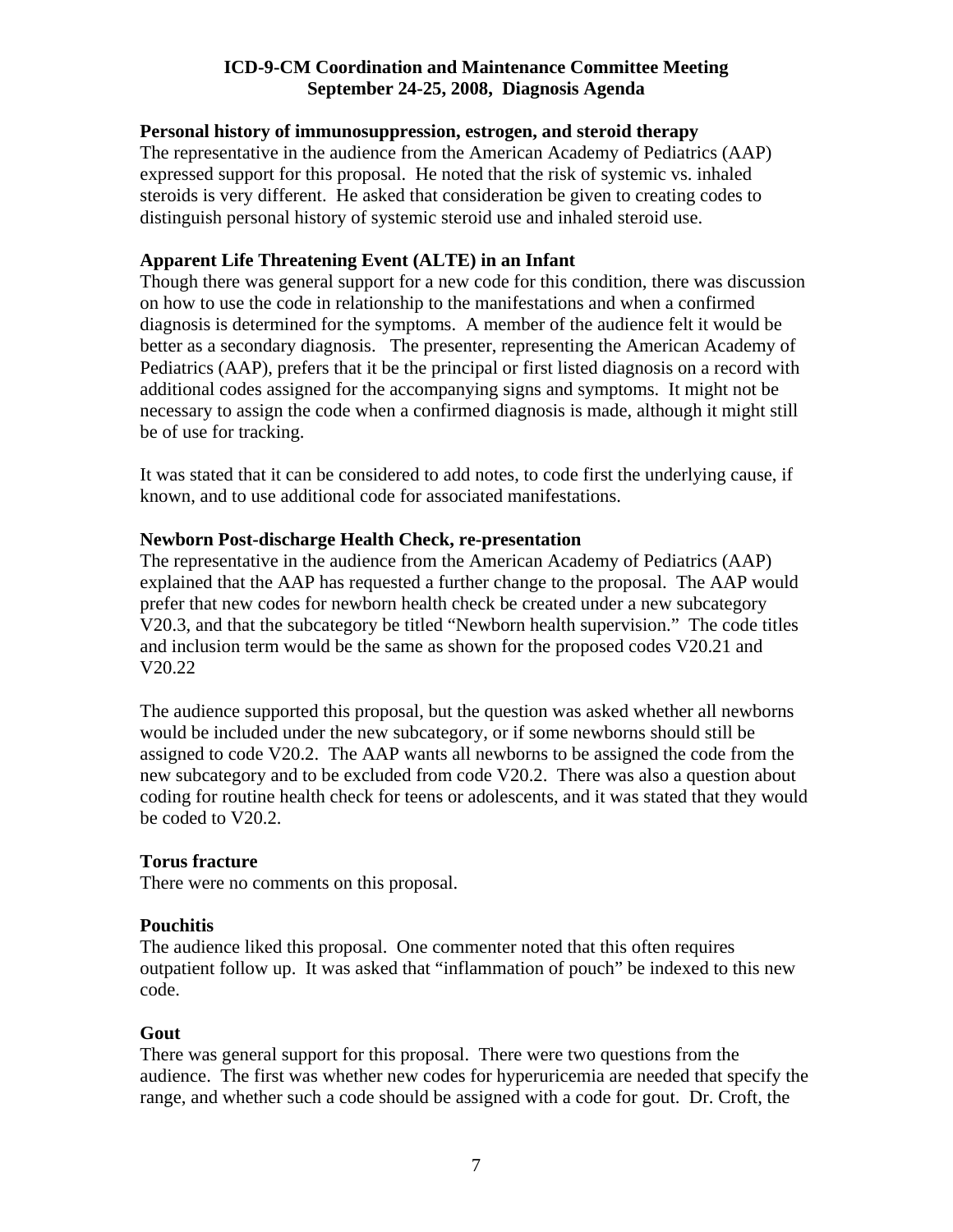presenter, said he would leave that decision up to the coding community. It was also asked what percentage of patients who have gout fall above and below what is considered the normal range for uric acid. Dr. Croft said that many patients with gout do have normal uric acid levels, so studies are still on going to determine the best tests to predict or prevent gout.

# **Colic**

There was support for the proposal, but some members of the audience felt that the code title should be infantile colic, so that the new code is not used for adults. Some felt that adult colic should remain indexed to abdominal pain. Another option mentioned by Dr. Linzer was to separate colic as in the proposal, but add fifth digit codes for infantile colic and adult colic. There was an audience recommendation that renal colic be excluded from this code.

## **Vomiting expansion**

The representative in the audience from the American Academy of Pediatrics (AAP), the organization that submitted the proposal request, stated that there are significant implications for bilious vomiting in newborns and that the AAP strongly supports this proposal.

There was a question on whether the codes for vomiting are better in the symptom chapter or the digestive system chapter. Vomiting is a symptom of many conditions, so these codes were considered best placed in the symptom chapter under subcategory 787.0, Nausea and vomiting. Then the question was asked how the codes under subcategory 787.0 relate to code 536.2, Persistent vomiting. Code 536.2 can be used with any other vomiting code.

The audience wanted confirmation if the proposed codes under code 779.3 would be limited to patients under 28 days old. That is the intent of the proposal. There was also a recommendation to exclude hematemesis from the proposed code 779.33, Other vomiting in newborn.

### **Merkel cell carcinoma**

The audience approved of the proposal but there was a question of whether code 209.30, Malignant poorly differentiated neuroendocrine carcinoma, any site, would be the default for Merkel cell carcinoma of unknown site. The audience was told that code 209.30 is distinct from Merkel cell carcinoma, but that both carcinomas are correctly grouped under subcategory 209.3. A default code for Merkel cell NOS will be needed if the codes are approved.

### **Secondary neuroendocrine tumors and personal history of neuroendocrine tumors**

The audience supported this proposal. There was a question about the proposed code V10.91, and whether it would only be for personal history of malignant neuroendocrine tumors. Since V10 is Personal history of malignant neoplasm, that would be appropriate, so the title should be modified by adding malignant. This will be further reviewed, to consider a potential need for more than a single code for personal history of